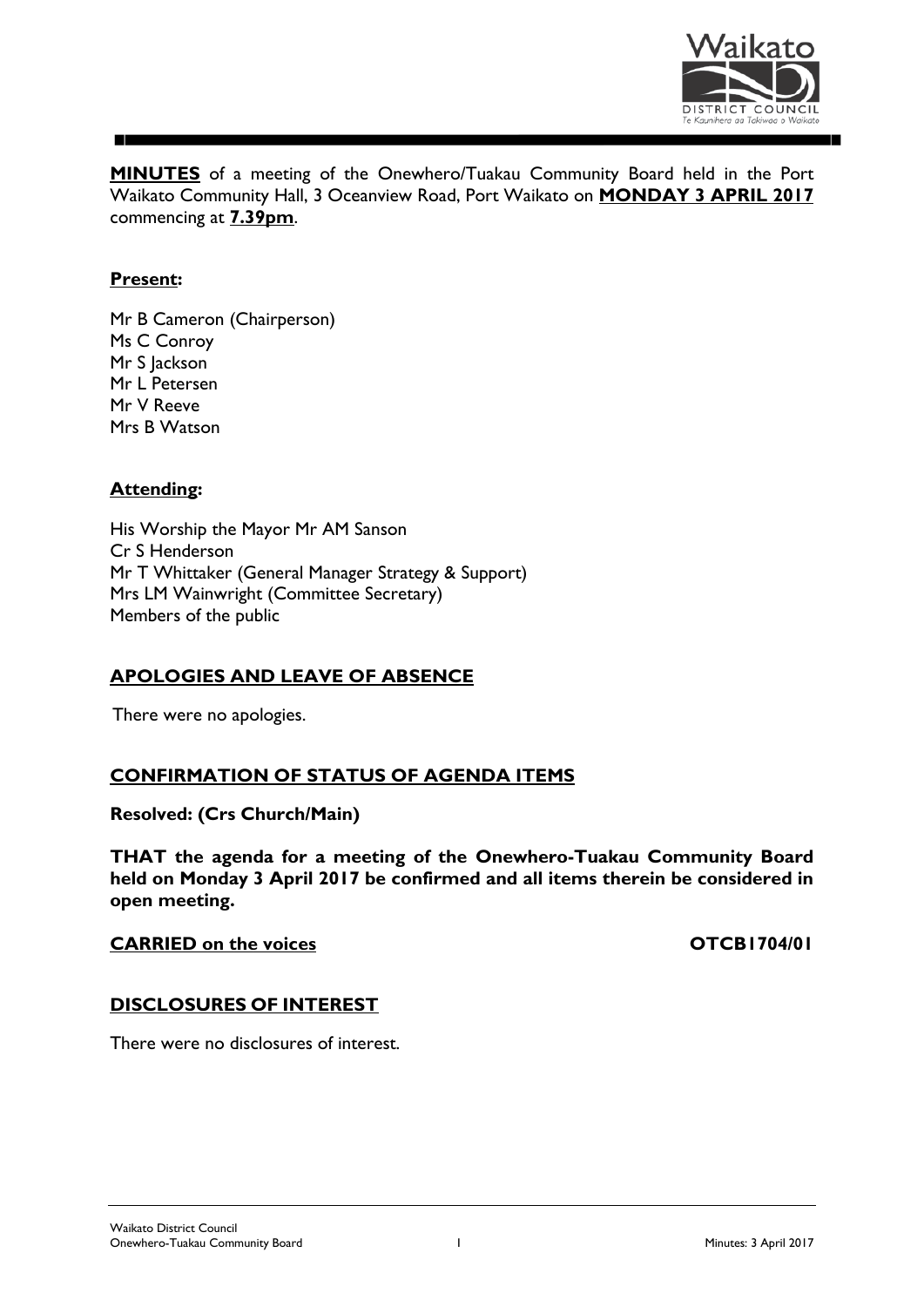Waikato District Council Onewhero-Tuakau Community Board 2 Minutes: 3 April 2017

# **CONFIRMATION OF MINUTES**

## **Resolved: (Mr Petersen/Mrs Watson)**

**THAT the minutes of a meeting of the Onewhero-Tuakau Community Board held on Monday 6 March 2017 be confirmed as a true and correct record of that meeting.**

**CARRIED** on the voices **CARRIED** on the voices

## **REPORTS**

Discretionary Fund Report to 22 March 2017 Agenda Item 5.1

**Resolved: (Mr Petersen/Mr Jackson)**

**THAT the report from the General Manager Strategy & Support be received.**

# **CARRIED on the voices OTCB1704/03**

Works & Issues Report Agenda Item 5.2

**Resolved: (Ms Conroy/Cr Main)**

**THAT the report from the Chief Executive be received.**

**CARRIED** on the voices **CARRIED** on the voices

Annual Plan 2017/18 – Wastewater Consultation Agenda Item 5.3

Cr Church requested her abstention be recorded.

**Resolved: (Mr Jackson/Mrs Watson)**

**THAT the report from the General Manager Strategy & Support be received.**

# **CARRIED** on the voices **CARRIED** on the voices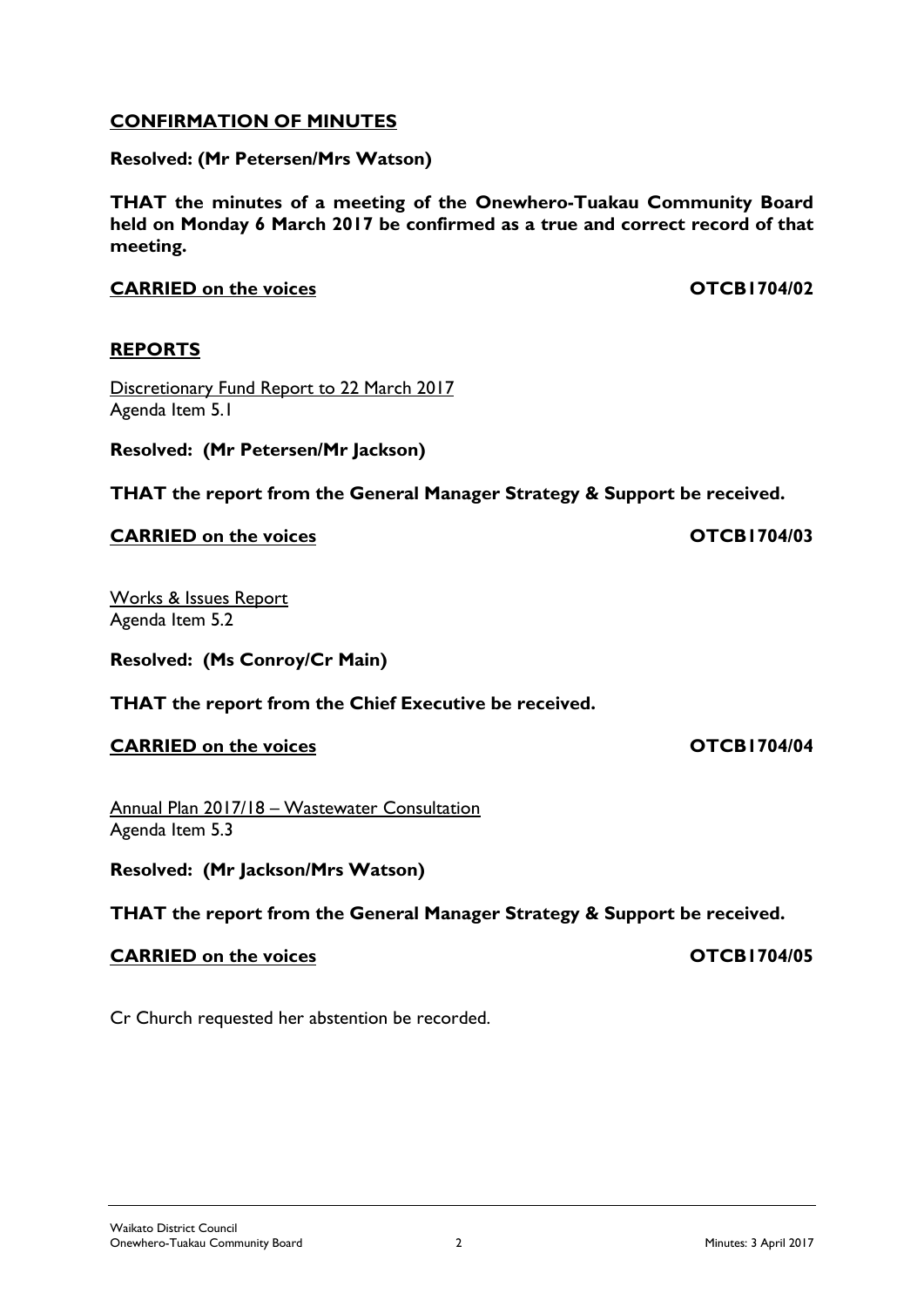Public Forum Agenda Item 5.4

The following items were discussed at the public forum:

- Community acknowledged Cr Main's attendance at the Port Waikato Community Hall meeting
- Spraying/mowing being carried out
- Dates for inorganic collection 19-24 June
- Centreway Road build up of sand needs to be cleared as two (2) cars cannot pass each other

#### Chairperson's Report Agenda Item 5.5

The chairperson gave a verbal report on the following items:

- Healthy Rivers submission
- Attended a multi purpose facility meeting in Tuakau
- Rural roading areas Chair meeting with Technical Manager Waikato District Alliance this week
- Naike playground

#### Councillors' and Community Board Members' Report Agenda Item 5.6

Verbal reports were received on the following items:

- LTP meetings Board members invited
- DIA meeting re: skatepark
- Counties Power improvement of infrastructure forward works programme being provided to the Board from Counties Power
- Placemaking in Tuakau needs to be pushed along
- Wastewater discussions
- Inorganic collection dates
- Consent granted for supermarket in Pokeno
- High rates in Tuakau turning away prospective property purchasers
- Better education for Board members required before attending public meetings
- ANZAC Day New Zealand and Australian flags to be carried by the Sea Scouts at the ANZAC Day service
- Tuakau Youth Centre has been vandalised